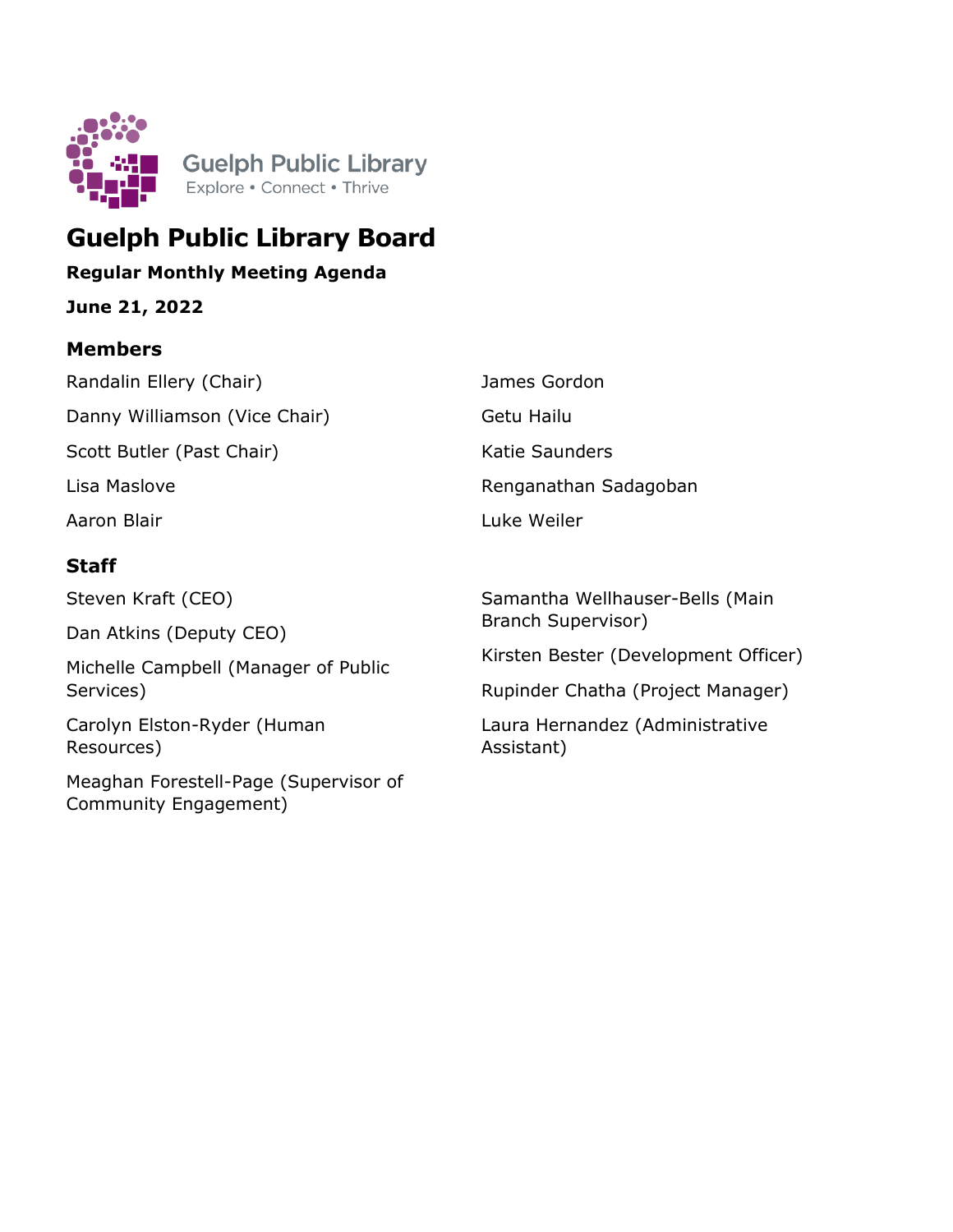|     | 1. Call to Order                                                               | 5:30 p.m.                                     | <b>Motion</b> |
|-----|--------------------------------------------------------------------------------|-----------------------------------------------|---------------|
|     | 1.1 First Nations Acknowledgement                                              | L. Maslove                                    |               |
|     | 1.2 Guelph Public Library Values                                               | L. Maslove                                    |               |
|     | 2. Approval of Agenda                                                          | 5:35 p.m.                                     | <b>Motion</b> |
|     | 3. Apologies for Non-Attendance                                                | 5:36 p.m.                                     |               |
|     | 4. Declaration of Pecuniary Interest                                           | 5:37 p.m.                                     |               |
|     | 5. Consent Agenda                                                              | 5:38 p.m.                                     | <b>Motion</b> |
|     | 5.1 Adoption of May, 2022 Minutes - Board to review                            |                                               |               |
| 5.2 | Correspondence - Board to review                                               |                                               |               |
| 5.3 | CEO's Report - Board to review                                                 | S. Kraft                                      |               |
| 5.4 | Service Utilization Report - Board to review                                   | D. Atkins                                     |               |
| 5.5 | Service Capacity Report - Board to review                                      | D. Atkins                                     |               |
| 5.6 | Operating Variance Report - Board to review                                    | D. Atkins                                     |               |
| 5.7 | HR Scorecard Report - Board to review                                          | C. Elston-Ryder                               |               |
| 5.8 | Executive/Chair Report - Board to review                                       | R. Ellery                                     |               |
|     | 5.9 External Affairs Report - Board to review                                  | D. Williamson                                 |               |
|     | 5.10 Internal Affairs Report - Board to review                                 | L. Maslove                                    |               |
|     | 5.11 Consolidated Committee Work Plan 2022 - Board to review                   | L. Maslove                                    |               |
|     | 5.12 2021 Financial Year-End Review - Board to review                          | D. Atkins                                     |               |
|     | 5.13 Mid-Year Progress Review of Annual Work Plan - Board to review            | S. Kraft                                      |               |
|     | <b>6. Presentations &amp; Reports</b>                                          | 5:41 p.m.                                     |               |
| 6.1 | New Central Library Update Report (10 min) - Info sharing and<br>discussion    | R. Chatha                                     | <b>Motion</b> |
|     | 6.2 Partnership Update Report (10 min) - Info sharing and discussion           | M. Forestell-<br>Page & S.<br>Wellhauser-Bels | <b>Motion</b> |
| 6.3 | Programming Department Annual Review (10 min) - Info sharing<br>and discussion | M. Forestell-<br>Page                         | <b>Motion</b> |
|     | 6.4 Fundraising Update (10 min) - Info sharing and discussion                  | K. Bester                                     | <b>Motion</b> |